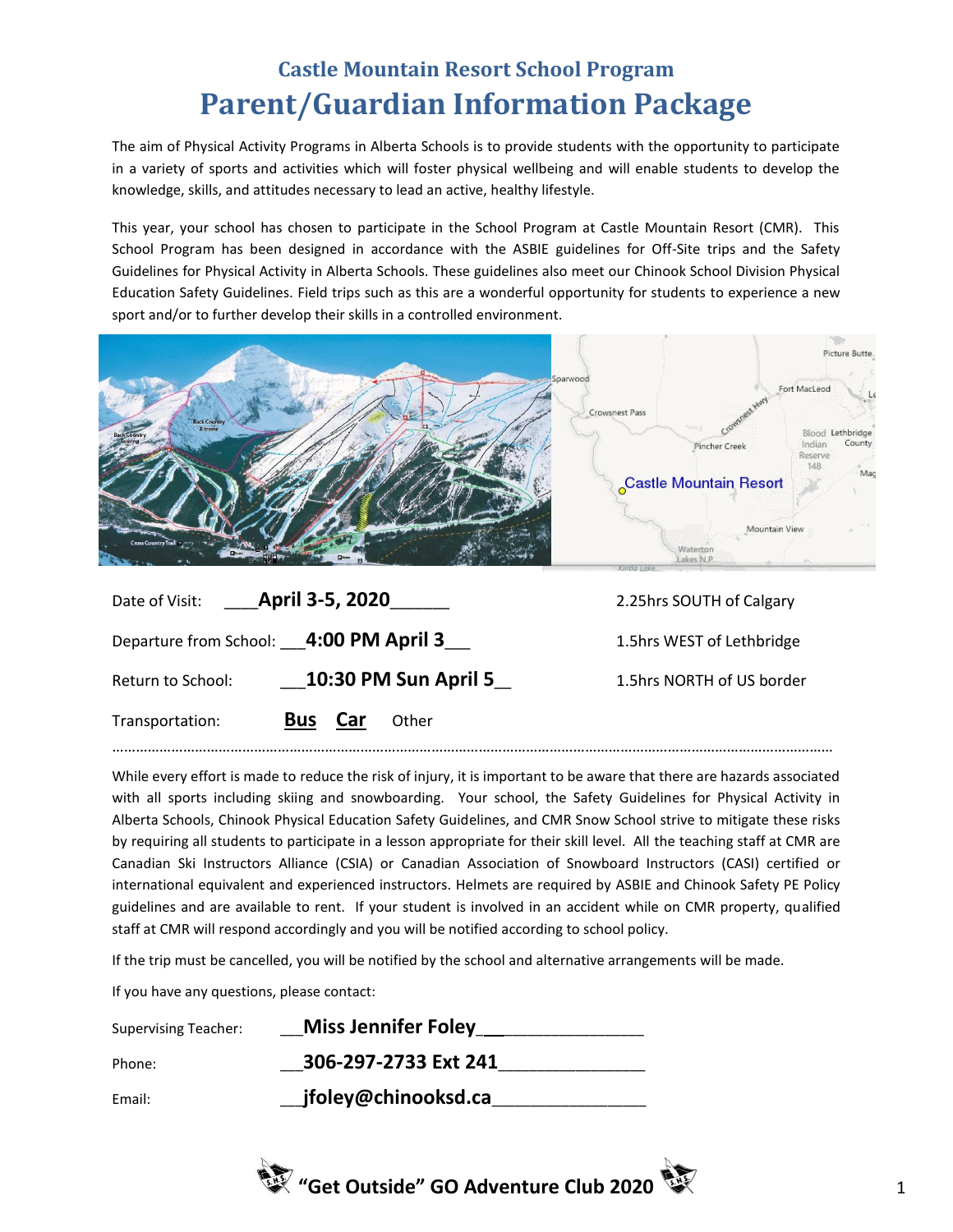## **Castle Mountain Resort School Program**

#### **Forms**

The following forms must be completed and returned to your school by (date) **Mon March 16** 

- □ Ski & Snowboard Registration Form
- □ Rental Agreement & Information
- □ SHS Participant Code of Conduct
- Acknowledgement of Risk, Informed Consent, Medical Information & Release Form

### **Terrain Park**

The Terrain Park is OFF LIMITS for all students visiting with a school group.

## **Equipment**

Proper attire is important for the safety of your child and to ensure they have a good experience outside all day. Check our website [www.skicastle.ca] for current snow and weather conditions.

The following equipment is recommended:

- **Layered clothing is best for all outdoor recreation**
- **Sunscreen and lip protection are important even on overcast days…watch the UV and the weather forecast.**
- Knee-high socks are preferable over ankle socks which will slide off and get bunched up in boots
- Pants go outside the boots only long-johns and socks should be inside your boots
- Jeans are NOT appropriate, instead wear waterproof pants or snow pants
- Weatherproof mitts or gloves thin wool, cotton or polyester gloves will not keep your hands warm
- An extra pair of socks and mitts are always a good idea
- A light toque, balaclava, or kerchief will fit under your helmet to keep you warm. NO long scarves.
- Goggles or sunglasses
- Wrist protection for snowboarders.
- NO jewelry recommended.
- Tie back or tuck in long hair.
- Change of warm, dry clothes for the drive home
- Enough food and snacks for the whole day and the drive home

The cafeteria will be open and a variety of items can be purchased there or you can pre-order a food voucher which can be used for a hot dog, hamburger, or cheeseburger with fries and a small beverage. If you decide to bring your own lunch and snacks, try to bring items of good nutritional value such as fruit, granola bars, nuts, raisins, and veggies. Skiing and snowboarding require a lot of energy and you will be hungry!

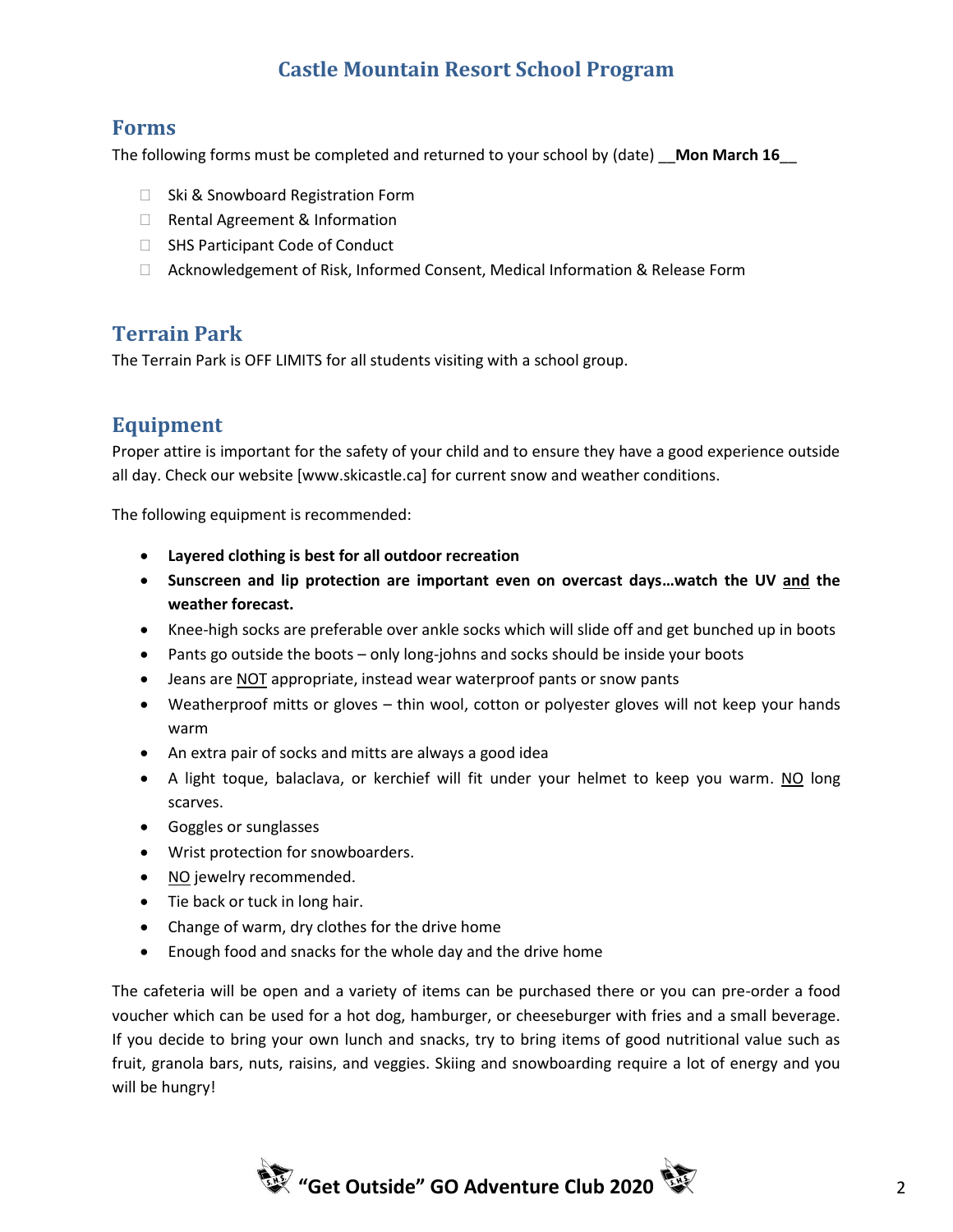## **Castle Mountain Resort School Program**

#### **Lessons**

Following the measures laid out in the Safety Guidelines for Physical Activity in Alberta Schools (June 2013) "All students should be grouped appropriately and must participate in a lesson". Following the measures laid out in the Chinook School Division Physical Education Safety Guidelines (April 2014), "Test and group students appropriately as determined by a qualified ski instructor in order to participate in an appropriate lesson." Lessons will be skill specific for all ability levels from first-time beginners to expert skiers/snowboarders. Please use the following guide to estimate ability level. This estimation will be verified by certified instructors at CMR on the day of the trip.

#### **SKIING**

| Level 1 | Never skied before OR skied once or twice (unable to stop)                                                    |
|---------|---------------------------------------------------------------------------------------------------------------|
| Level 2 | Able to stop and can complete basic turns on gentle terrain; beginning to link turns                          |
| Level 3 | Able to link wedge turns on beginner terrain; beginning to ski parallel from middle to<br>the end of the turn |
| Level 4 | Able to ski consistently on parallel edges on all green and blue terrain                                      |
| Level 5 | Able to ski parallel on black diamond terrain in all snow conditions (Expert Terrain skier)                   |

#### **SNOWBOARDING**

- Level 1 Never ridden before OR ridden once or twice with little success
- Level 2 Able to side slip (on both toe and heel edge) across green terrain in both directions; beginning to link turns
- Level 3 Able to confidently link skidded turns on green and blue terrain
- Level 4 Edging or carving becoming more predominant. Linked turns are using lower body with less upper body rotation. Able to ride all expert terrain confidently

#### Beginner Kinder Ski and Snowboard

All students in Grades  $K - 2$  will participate in a lesson separate from older students with instructors assigned to work just with them. Lessons will be geared to this age group specifically.

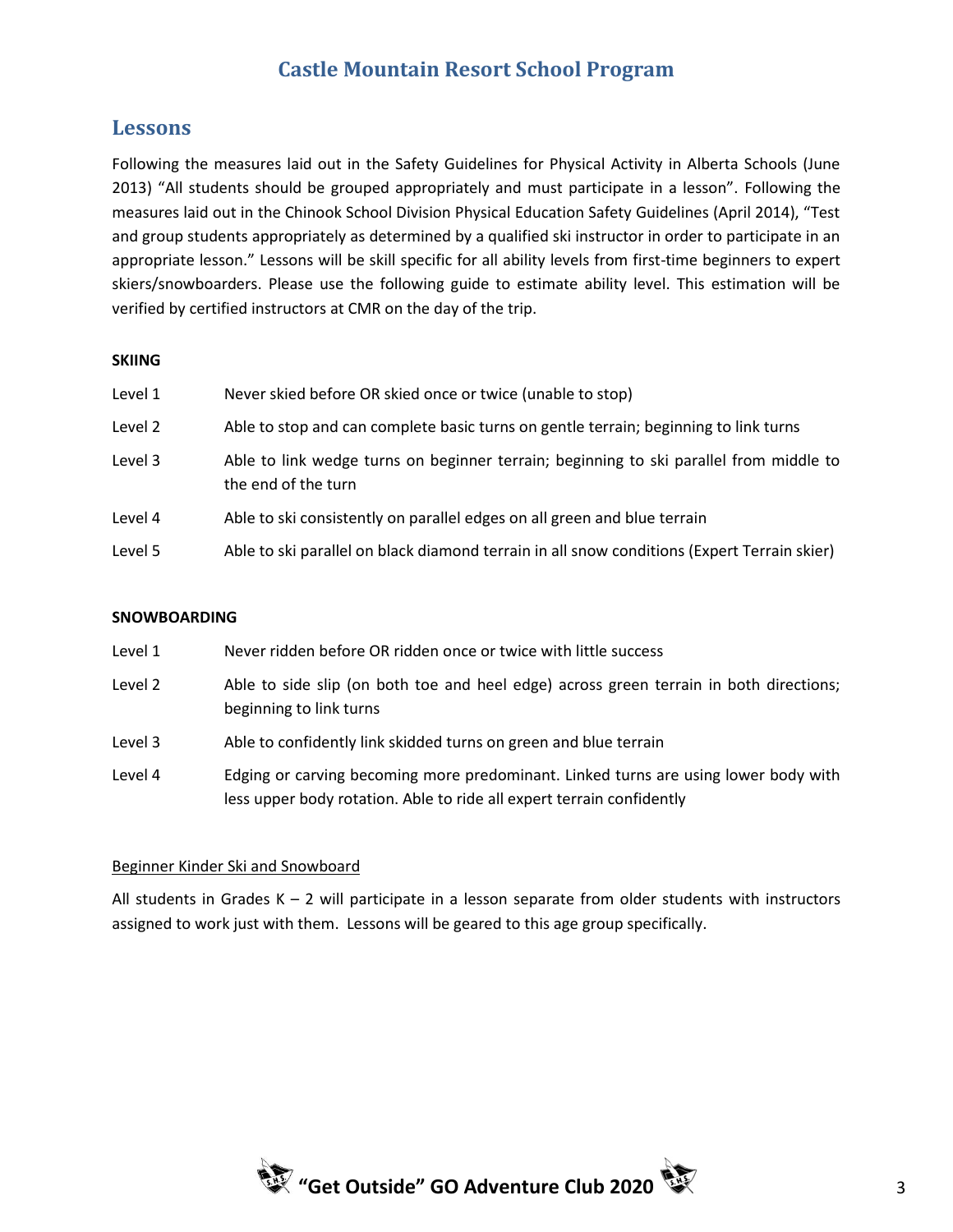

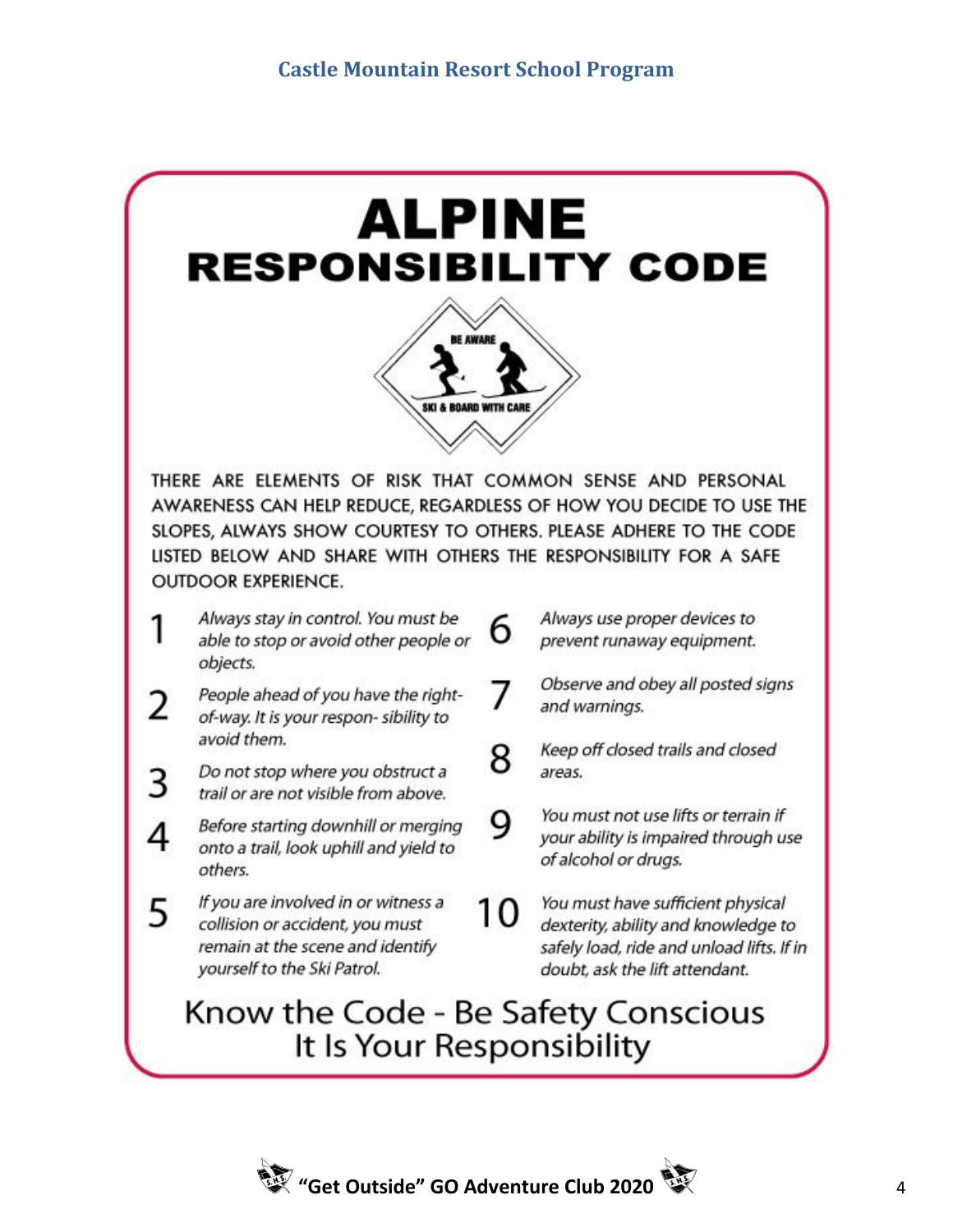# **Castle Mountain Resort School Program Ski & Snowboard Student Registration Form \*To be returned to the school\***

| Where: Castle Mountain Resort              |                          |
|--------------------------------------------|--------------------------|
| When: <b>April 3-5, 2020</b>               |                          |
| Please complete the following information. |                          |
| Student Name: <u>Name: Name Student</u>    | Grade: _________________ |

Parent/Guardian Name(s): \_\_\_\_\_\_\_\_\_\_\_\_\_\_\_\_\_\_\_\_\_\_\_ Phone:\_\_\_\_\_\_\_\_\_\_\_\_\_\_\_\_\_\_\_\_

## **Please circle NO or YES for each option and the associated cost:**

| <b>Required</b>                                                                                        | Item                                                                                | <b>NO</b>                        | <b>YES</b>                                                                                    | <b>COST</b>          | <b>Amount</b><br><b>Owing</b> |
|--------------------------------------------------------------------------------------------------------|-------------------------------------------------------------------------------------|----------------------------------|-----------------------------------------------------------------------------------------------|----------------------|-------------------------------|
| $\checkmark$                                                                                           | Travel                                                                              |                                  |                                                                                               |                      | \$25                          |
| $\checkmark$                                                                                           | Group Pizza (Sat Supper)                                                            |                                  |                                                                                               |                      | \$10                          |
| $\checkmark$                                                                                           | Accommodations                                                                      |                                  |                                                                                               |                      | \$60                          |
| $\checkmark$                                                                                           | Snowshoe Tour (Sat only)                                                            |                                  |                                                                                               |                      | \$16                          |
| $\checkmark$                                                                                           | Lift Ticket (2 days)                                                                | $NO - I$ have a<br>season's pass | <b>YES</b>                                                                                    | \$30                 |                               |
| ✓                                                                                                      | Lessons<br>(Includes 4 hours Sat and 2<br>hours Sun - required for ALL<br>students) |                                  |                                                                                               |                      | \$76                          |
|                                                                                                        | Rental - 2 days<br>(includes helmet)                                                | $NO - I$ have<br>all my own gear | $YES - be sure to$<br>complete rental<br>information on reverse                               | \$48                 |                               |
|                                                                                                        | Lunch Voucher<br>$( $15$ per day)                                                   | <b>NO</b>                        | YES - Voucher for<br>hotdog, hamburger, or<br>cheeseburger with fries<br>and a small beverage | \$15x<br>(# of days) |                               |
| <b>TOTAL COST:</b><br>Please enclose cash or cheque for exact amount payable to Shaunavon High School. |                                                                                     |                                  |                                                                                               |                      |                               |

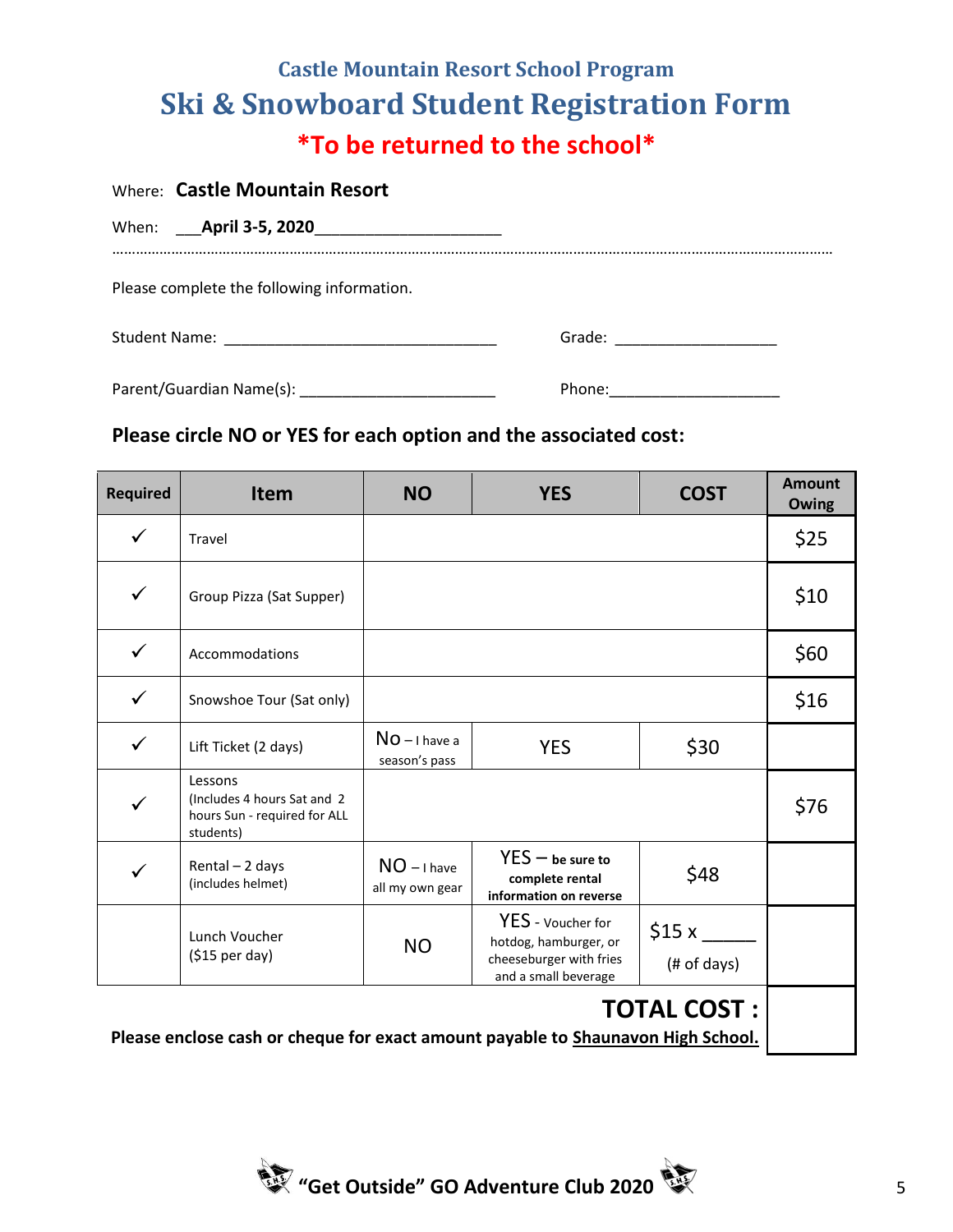# **Castle Mountain Resort School Program Student Rental Agreement and Information \*To be returned to the school\***

Students will not be able to switch between skiing and snowboarding on the day of the school trip so, please be comfortable with your decision!

All participants must wear an appropriate snow sport helmet. This is mandatory. Helmets ARE INCLUDED with every rental package. You can also rent JUST a helmet if you have all your own equipment otherwise.

## **Student Name:** \_\_\_\_\_\_\_\_\_\_\_\_\_\_\_\_\_\_\_\_\_\_\_\_\_\_\_\_\_\_\_\_\_\_\_\_\_\_\_\_\_\_\_\_\_\_\_\_\_\_\_\_\_\_\_\_\_

| Type of Equipment (please circle): |             | SKI<br>or    | SNOWBOARD                                   |                       |
|------------------------------------|-------------|--------------|---------------------------------------------|-----------------------|
| Grade                              | Height (cm) | Weight (kgs) | Foot Length (cm)<br>From big toe to<br>heel | <b>Skier/Snb Type</b> |

THE UNDERSIGNED AGREES to accept full responsibility for the care of this equipment while it is in the

possession of **Exercise 2 and Student Name**) and Student Name

THE UNDERSIGNED AGREES to reimburse the resort for any loss or damage to the equipment other than

reasonable wear resulting from its use by \_\_\_\_\_\_\_\_\_\_\_\_\_\_\_\_\_\_\_\_\_\_\_\_\_\_\_\_\_\_\_\_\_\_\_\_. (Student Name)

SIGNATURE OF PARENT:

SIGNATURE OF STUDENT:

## **Lessons**

| My student will be:                | SKIING / | <b>SNOWBOARDING</b> | (circle one)            |
|------------------------------------|----------|---------------------|-------------------------|
| <b>Ability Level (Choose one):</b> |          |                     | 1 2 3 4 5 (Skiing Only) |

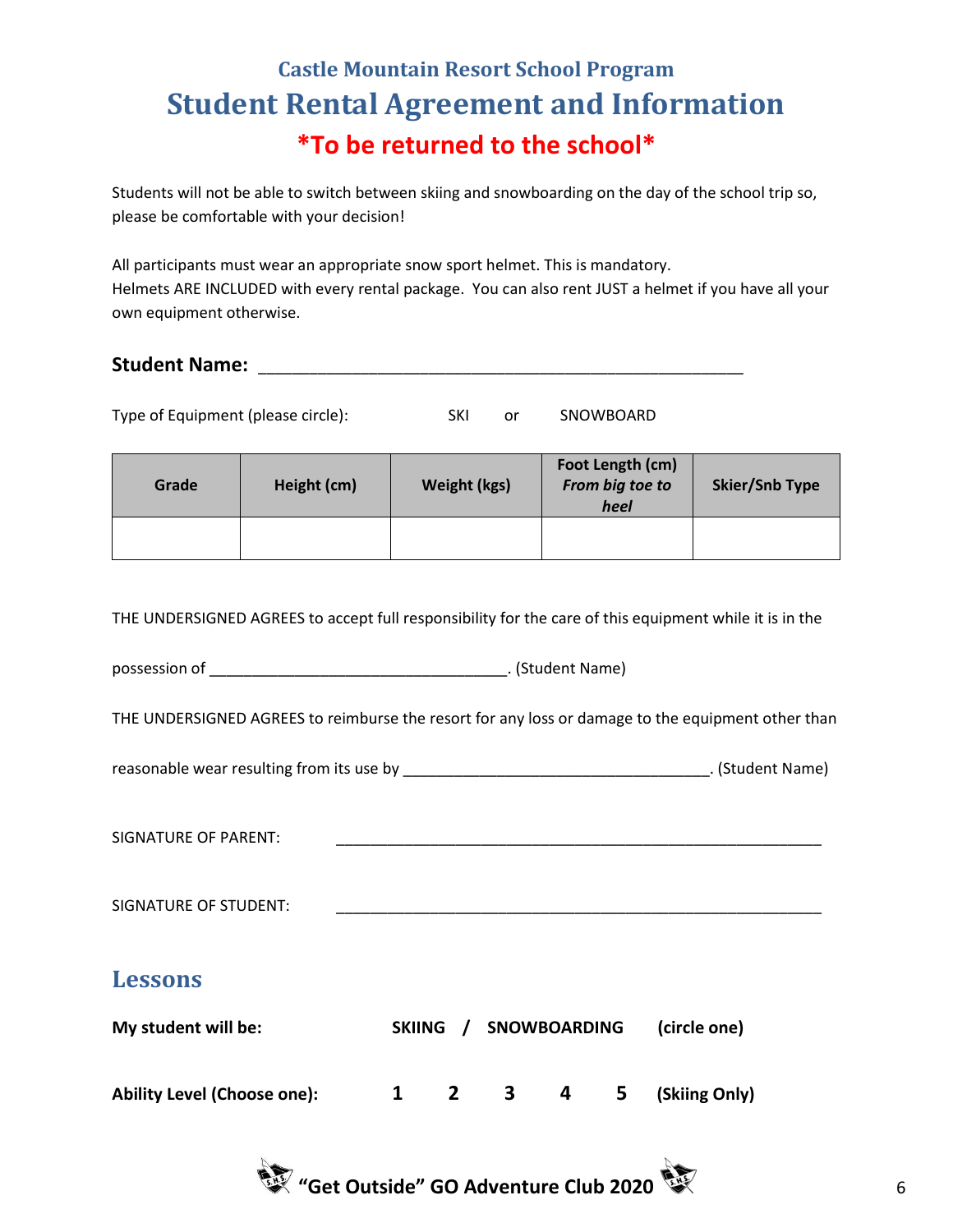# **Castle Mountain Resort School Program SHS Student Code of Conduct \*To be returned to the school\***

### **Code of Conduct**

- 1. To be eligible to participate in SHS's GO Adventure Club Castle Mountain Ski/Snowboard/Snowshoe Trip April 3-5, 2020, students are expected to abide by the following expectations and return this signed Code of Conduct, Medical Release, Registration, and Rental forms, along with full payment, to Miss Foley by **Monday March 16, 2020**.
- 2. Use only rental equipment inspected and issued by a certified technician. If supplying your own personal equipment, it must be checked and in good repair.
- 3. Helmets and lessons are mandatory for all those skiing and snowboarding. Wrist protection is recommended for snowboarding.
- 4. No long scarves. Tie back or tuck in long hair. No jewelry is recommended. Wear clothing appropriate for winter out-of-doors activity.
- 5. Make appropriate decisions with proper clothing, equipment, and hydration to prevent frostbite, hypothermia, and sunburn. Wearing goggles/sunglasses and sunscreen are recommended.
- 6. Ski/snowboard only on appropriate areas as identified by a qualified ski instructor patrolled by members of a recognized ski patrol.
- 7. Be familiar with alpine skiing safety rules (including lift procedures & alpine responsibility code) and respect the role of the ski patrol. Ski/snowboard in control at all times avoiding hot-dogging and jumping.
- 8. Report any injuries to chaperones and seek supervised medical care, as needed. Head injuries will be given great respect with prevention of a second head injury in short succession being high priority of management.
- 9. Respect and abide by all expectations communicated regarding accommodations and free time available.
- 10. Understand that there will be zero tolerance for substance use (tobacco, vaping, alcohol, energy drinks & all other drugs) before and for the duration of this trip.
- 11. Understand that extra-curricular activities are a privilege & they must make academics their first priority by:
	- a) Not skipping classes
	- b) Demonstrating appropriate behavior (both inside and outside the classroom)
	- c) Maintaining a class load of at least 4 classes per semester (Exceptions may be granted for athletes in their final year)
	- d) Working to the best of their ability & complete homework
	- e) Having all of their school fees paid
- 12. Conduct them self in a positive & respectable manner when representing themselves, our school & community.
- 13. Those participants unable to abide by these expectations will result in direct chaperone supervision for the remainder of the trip, will not be allowed to participate in future GO Adventures for the remaining 2019-20 school year, and potentially, will not be able to participate in GO Adventures for the following 2020-21 school year.